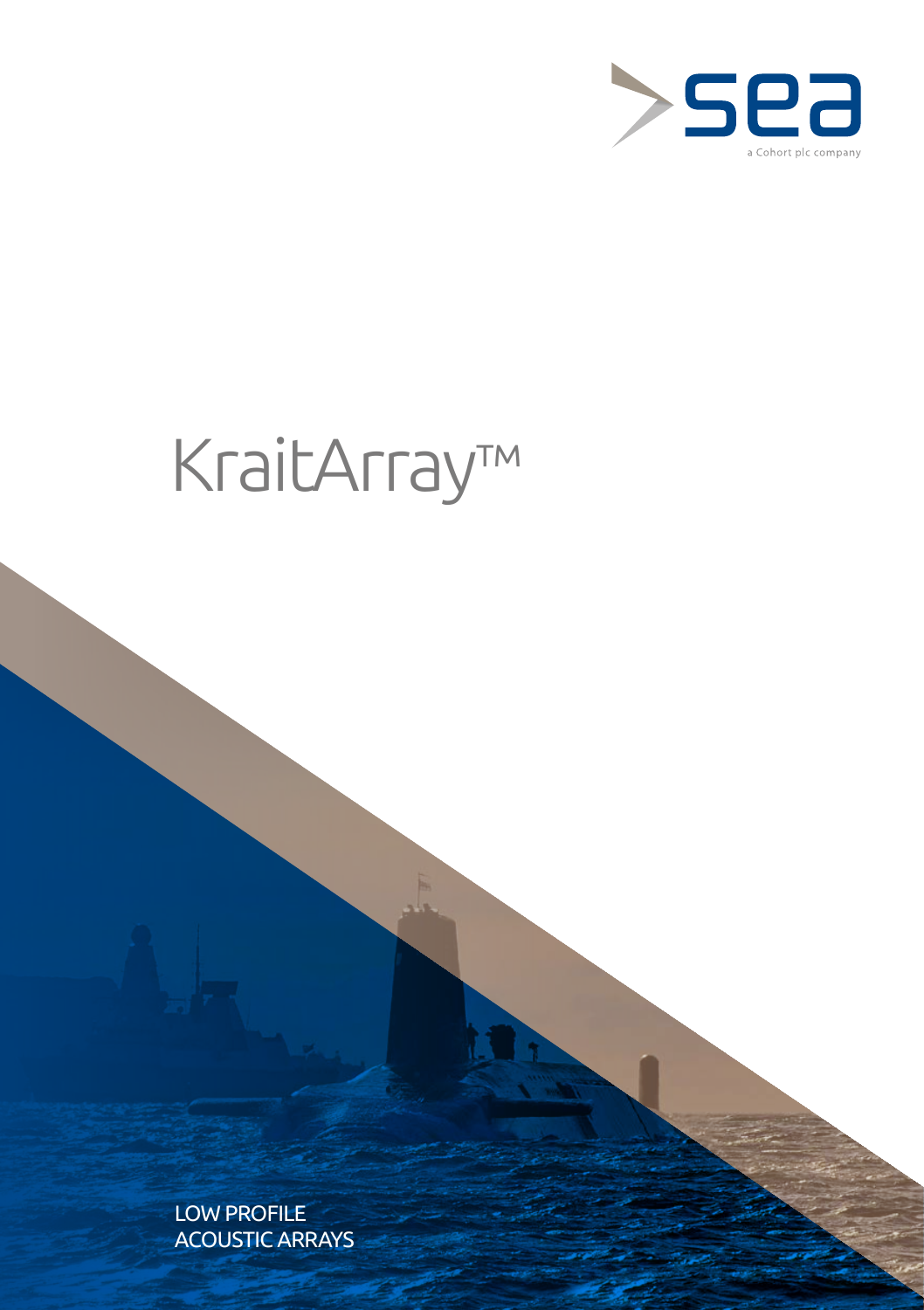## KraitArray™



### KraitArray™ is a product family of low profile miniaturised acoustic arrays suitable for low speed towed or static applications.

SEA has leveraged their comprehensive knowledge and experience of larger diameter arrays to develop a highly adaptable acoustic product.

KraitArray™ provides impressive performance with reduced power consumption, weight, drag, and cost in comparison to traditional line and towed arrays. These benefits mean KraitArray can be adapted and used for more platforms and applications than ever before.

#### **Platforms and applications:**

- Manned & unmanned vessels
- Harbour surveillance and protection
- Suspended/vertical array
- Marine mammal monitoring
- Torpedo defence systems
- Anti-Submarine Warfare
- Environmental monitoring
- Acoustic signature characterisation
- Conditions monitoring
- Participation in Umnanned Warrior 2016

## SUPERIOR ACOUSTIC **PERFORMANCE**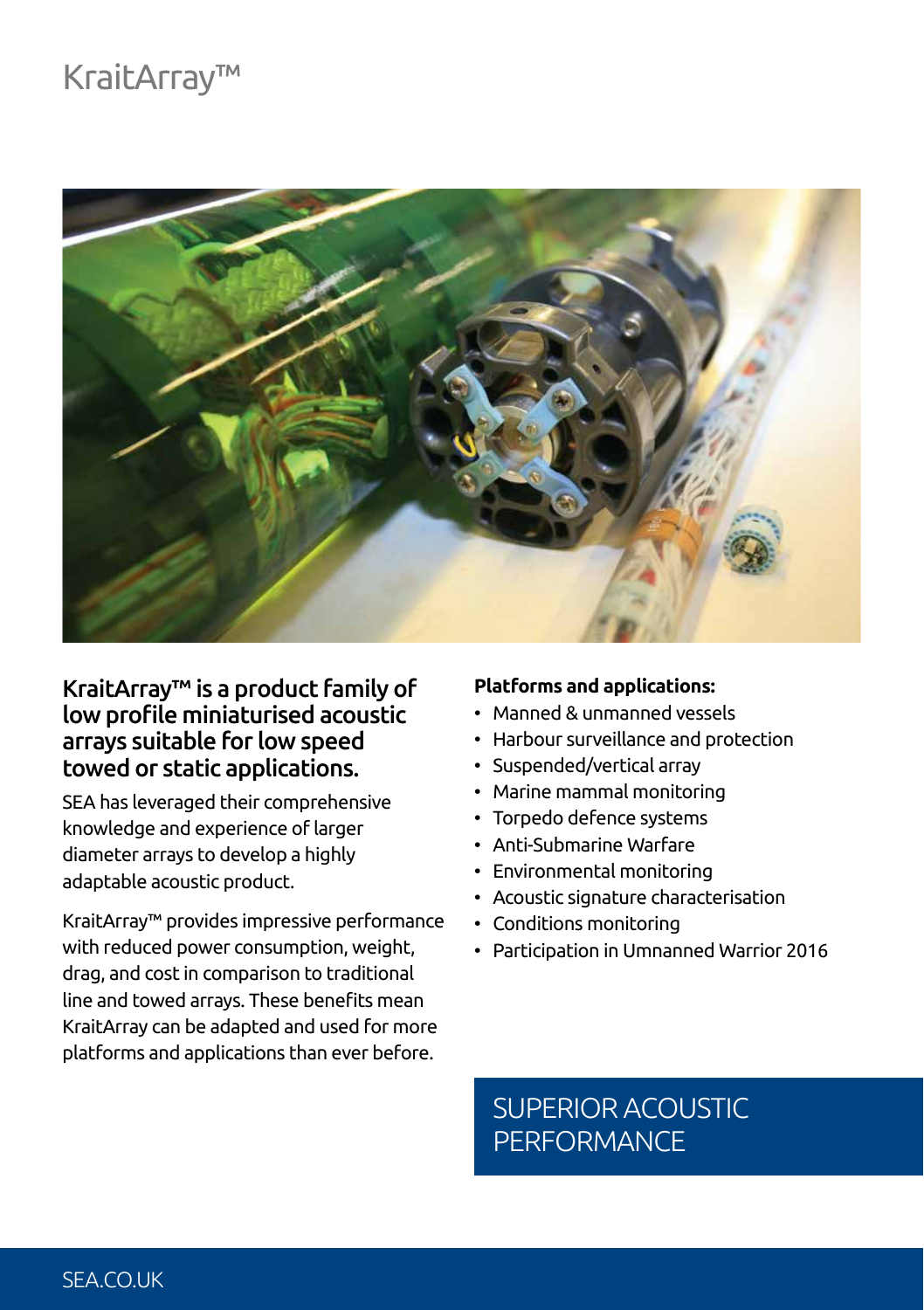#### Features

KraitArray™ brings the superior acoustic performance capability of line and towed arrays to a range of applications not previously possible.

- Acoustic or Digital interface
- Up to 192+ acoustic channels
- Up to 24 non-acoustic channels
- Up to 50m module length
- Up to 150m total array length
- Bend Radius 100mm
- Operating Depth 300m

#### **Benefits**

KraitArray™ is fully configurable to individual requirements providing a reliable, flexible solution that is easily integrated into the customer's combat system.

- Reduced cost
- Low drag
- Small diameter
- Plug and play integration
- COTS though-life savings
- Continual hardware and software development by SEA